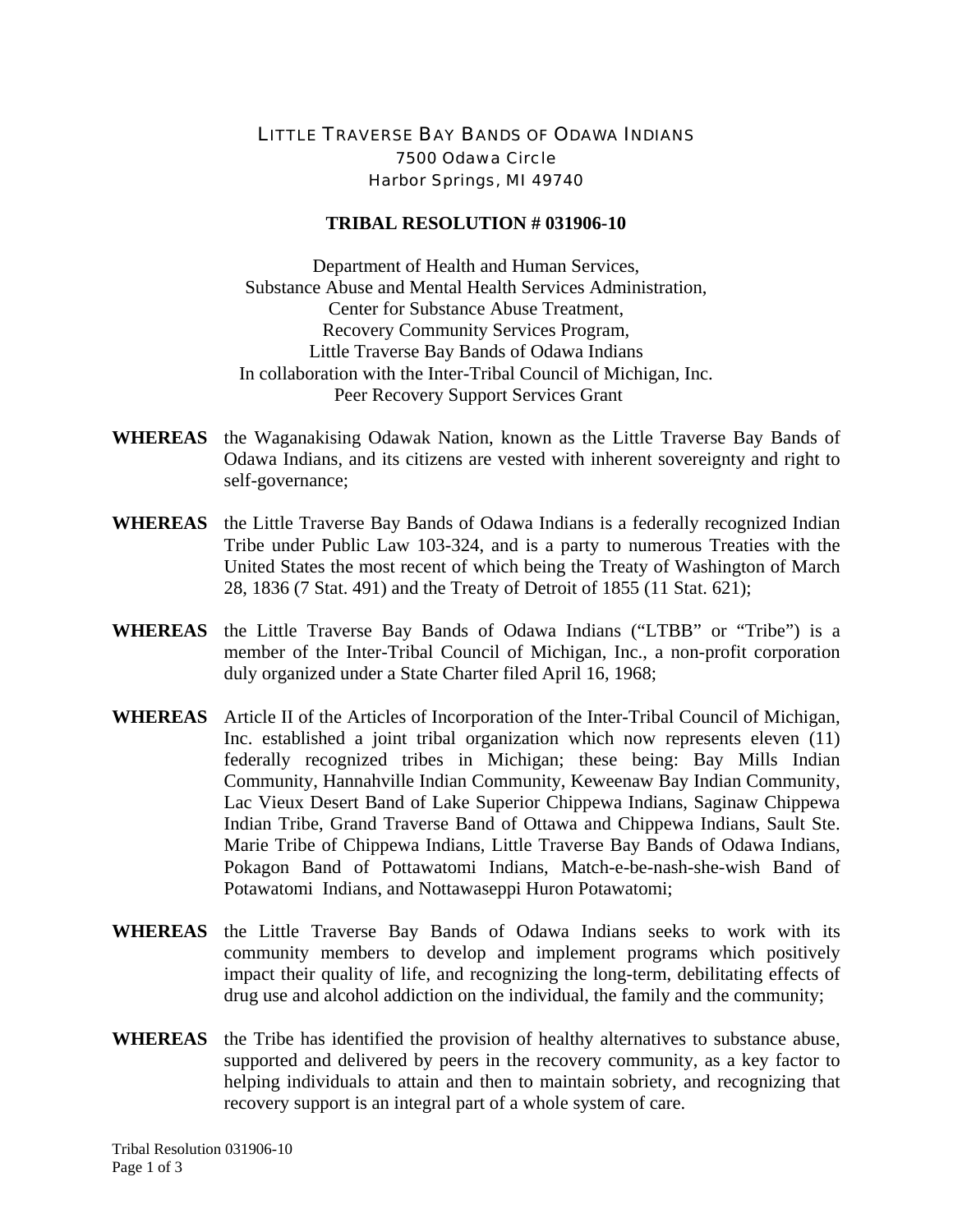**THEREFORE, BE IT RESOLVED** that the Little Traverse Bay Bands of Odawa Indians, by this resolution and grant application, supports collaboration with the Inter-Tribal Council of Michigan, Inc. to implement a four-year Peer Recovery Support Program in order to support peer leaders from the recovery community to provide recovery support services to adolescents and adults in recovery from drugs and alcohol, and to their families.

**FURTHER RESOLVED,** the Tribe assures its willingness to participate in the Peer Recovery Support Program by providing in-kind resources and Tribal program support to maximize opportunities to create and sustain lifetime recovery for self, family and community.

**FINALLY BE IT RESOLVED,** that LTBB authorizes the Executive Director of the Inter-Tribal Council of Michigan or his/her designee to negotiate and implement the financial award on behalf of the member Tribes of the Inter-Tribal Council of Michigan, and also authorizes Tribal Chairman Frank Ettawageshik, Vice Chairman William I. Denemy, Tribal Administrator Albert Colby Jr., or another designee from the Tribal Chairman to execute any documents needed for LTBB's participation in the program..

## **CERTIFICATION**

As Legislative Leader and Tribal Council Secretary we certify that this Resolution was duly adopted by the Tribal Council of the Little Traverse Bay Bands of Odawa Indians at a regular meeting of the Tribal Council held March 19, 2006 at which a quorum was present, by a vote of 8 in favor, 0 opposed, 0 abstentions, and 1 absent as recorded by this roll call:

|                      | In Favor | Opposed | Abstained | Absent |
|----------------------|----------|---------|-----------|--------|
| Regina Gasco Bentley | Х        |         |           |        |
| Fred Harrington, Jr. | X        |         |           |        |
| Dexter McNamara      | X        |         |           |        |
| <b>Mary Roberts</b>  | X        |         |           |        |
| Rita Shananaquet     |          |         |           |        |
| Alice Yellowbank     | X        |         |           |        |
| Shirley Oldman       | X        |         |           |        |
| Melvin L. Kiogima    | X        |         |           |        |
| Beatrice A.Law       | X        |         |           |        |

| Date: |  |
|-------|--|
|       |  |

Beatrice A. Law, Legislative Leader

Date:

Melvin L. Kiogima, Secretary